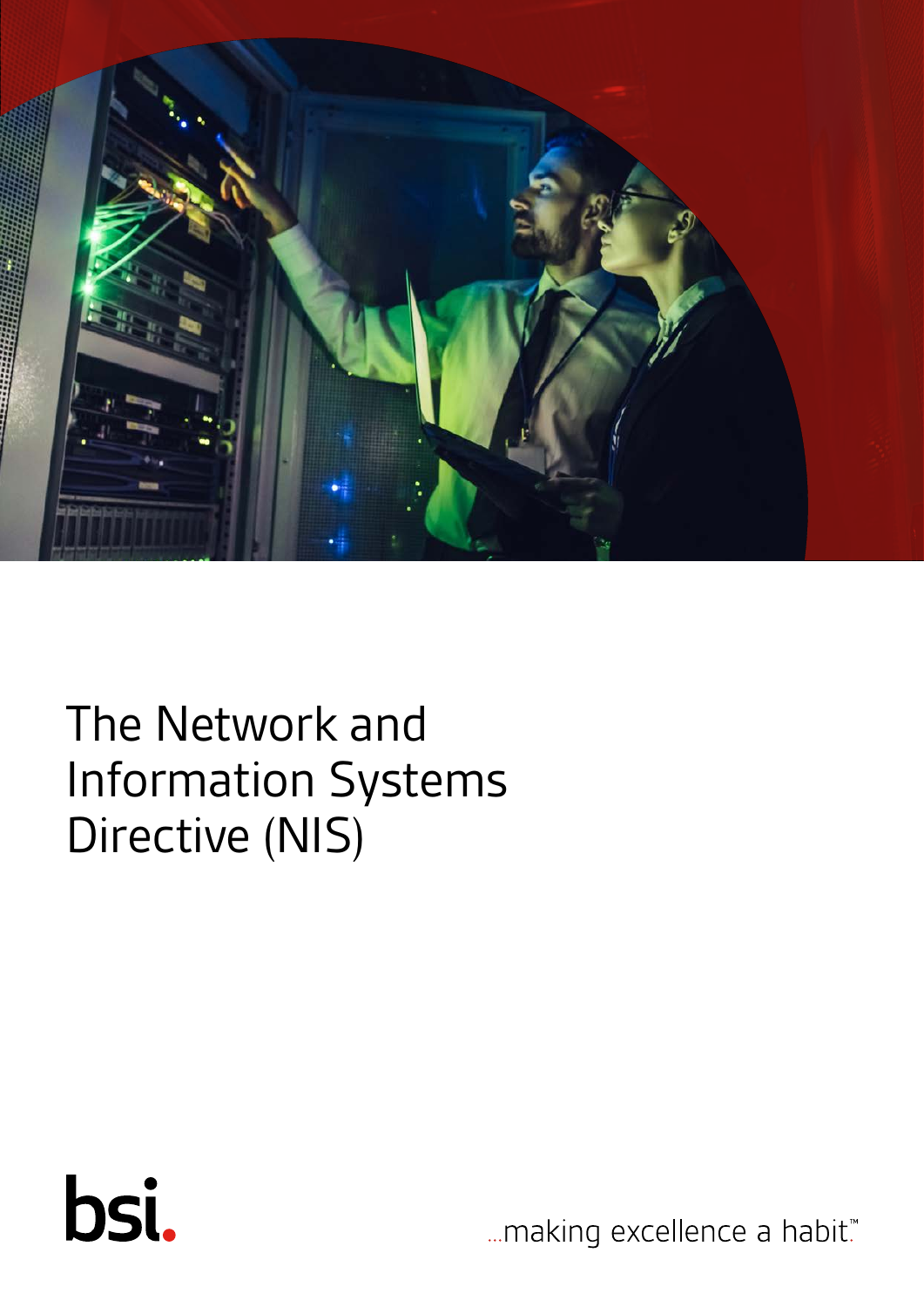The Network and Information Systems (NIS) Directive is an EU wide piece of legislation aimed at increasing the level of cybersecurity for critical infrastructure including utilities, transport, healthcare and digital services and to give them the opportunity to deploy best practice cybersecurity protocols.

This framework nurtures sustainability, mitigates risks, protects organizations and their information, safeguards their people and ensures a state of enhanced information resilience.

NIS Directive main objectives are to help organizations:



The NIS Directive sets out 14 Principles by which to define, measure and improve cybersecurity.

With the ever-increasing growth of cyber-attacks, employing the tenets of the NIS Directive is imperative. A prevention-only based cybersecurity strategy is not enough, organizations must plan for resilience through rapid detection and practiced response.

NIS Directive compliance became a legal requirement for Operators of Essential Services (OES) in 2018. Each OES will have a corresponding competent authority depending on

Achieving NIS compliance MIS entities

The UK National Cyber Security Centre (NCSC) plays a key role in setting the approach for embedding the NIS Directive in the UK's critical infrastructure. The NCSC has deliberately steered away from defining a prescriptive set of security controls by which to achieve NIS compliance and an implied sense that effective cybersecurity is achieved.

The approach taken by the NCSC is to define a set of principles which the organization must interpret and apply within their own context and circumstances.

Managing security risk is key to meeting the requirements of the NIS Directive. This is a complex task, but the right advice and expert support will make the journey to achieving proportionate and effective security controls quicker and more cost effective.

their sector, for example OFGEM is the CA for OES in the Gas and Electricity sectors.

The role of the competent authority is to ensure that the OES complies with the NIS Directive requirements and they may take enforcement action if deemed appropriate.

It is a slightly different approach for Digital Service Providers (DSP) who are deemed critical to the ongoing good running of a country, in that they must themselves assess whether they are in scope or not for the NIS Directive, allowing for some ambiguity in this space.

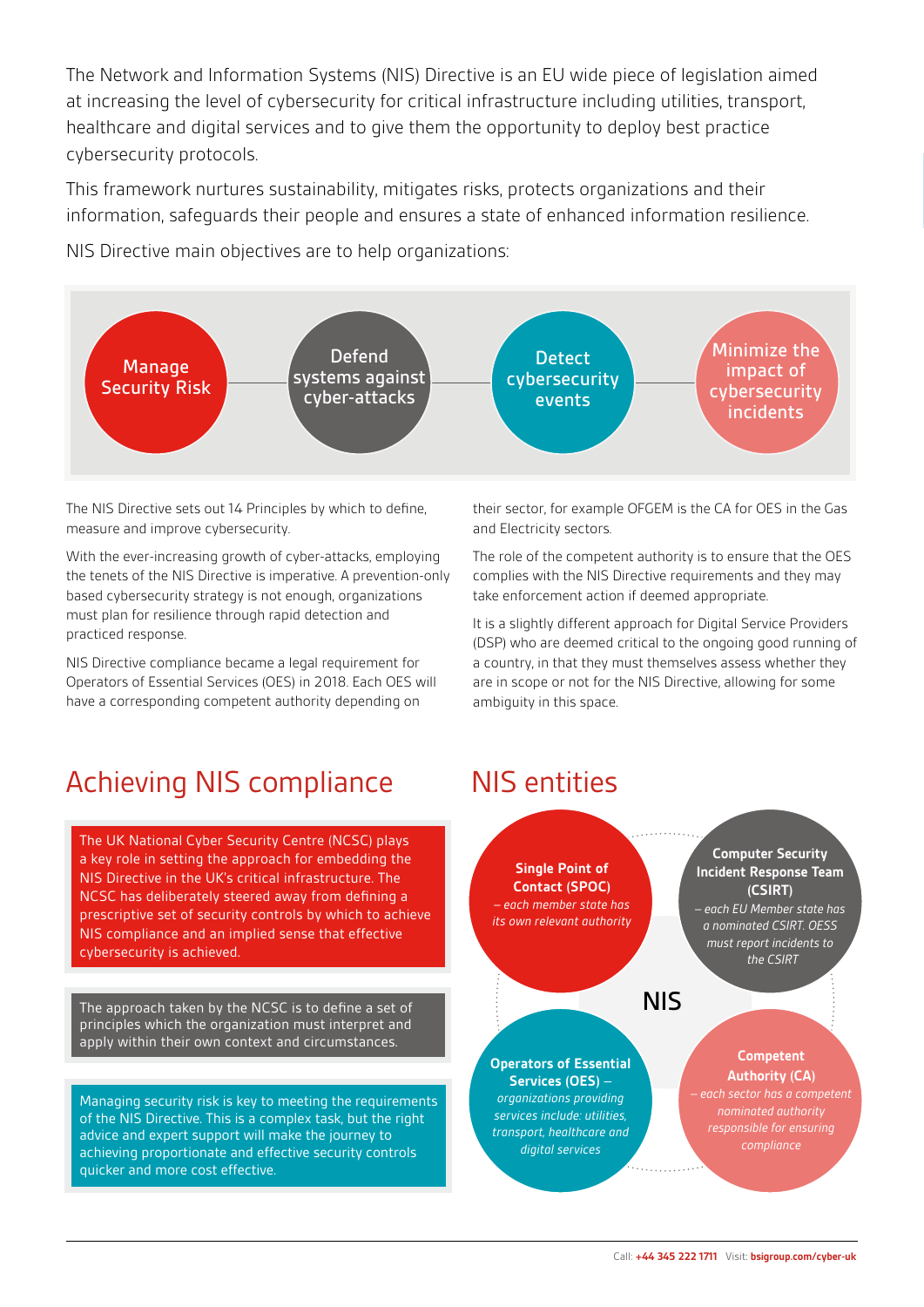## The NIS journey

Familiarize with the legislation

Connect with competent authority

**Understand** reporting requirements

Carry out self-assessment Risk management Risk treatment

#### Familiarize with Legislation

If your organization is involved with the provision of essential services in the energy, transport, healthcare, drinking water or digital infrastructure sectors you may be classified an OES. The NIS legislation has detailed guidance for OES, available here:<https://www.legislation.gov.uk/uksi/2018/506/made>

BSI can help interpret the legislation so you can understand if the regulations apply to you.

#### Connect with Competent Authority

Operators of Essential services should work with their competent authorities. Competent authorities have NIS information on their websites including contact information for OES and points of contact for incident reporting. Most competent authorities have published guidance for OES in their sectors.

#### Understand Reporting Requirements

Competent authorities require OES to provide them with a report on how they meet the NIS Directive requirements, identifying any gaps in their compliance with the requirements and demonstrating how related cybersecurity risks are managed. Most CAs provide a template to support reporting. In the UK the templates are based on the National Cyber Security Centre's Cyber Assessment Framework or CAF.

#### Carry out Self-Assessment

The Cyber Assessment Framework (CAF) offers a selfassessment tool based on the 14 principles of the NIS Directive. Each principle has a corresponding set of indicators of good practice that can be used to assess compliance. BSI's team of experienced cybersecurity consultants can support OES in their self-assessment process from defining the scope to assessing the controls.

#### Risk Management

The assessment process is likely to identify some control gaps and it is important that the risks associated with the control gaps can be articulated, prioritised and managed. This is a critical factor for CAs to gain confidence in the OES ability to deploy proportionate levels of security controls and to make mature risk-based decisions.

### Risk Treatment

Risk treatment should be prioritised based on the criticality of the risk identified. Because the scope of the NIS Directive is broad, risk treatment could take the form of anything from policy and process development to security awareness training or deployment of technical security controls including re-design of existing systems.

Many of the OES who operate OT or SCADA industrial control systems may not have upgrade paths available short of complete system replacement and in some instances, bringing forward system replacements may need to be considered.

The table below reflects the level of difficulty that clients face in addressing self-assessment findings under the different principles.

This is based on BSI consultants' experience when working on similar engagements with clients.

| Ref            | NIS principle                             | <b>Difficulty</b><br>to address |
|----------------|-------------------------------------------|---------------------------------|
| A <sub>1</sub> | Governance                                | $\log$                          |
| A2             | Risk Management                           | Medium                          |
| A <sub>3</sub> | Asset Management                          | High                            |
| А4             | Supply Chain                              | Medium                          |
| B1             | Service protection policies and processes | Medium                          |
| B <sub>2</sub> | Identity and access control               | Medium                          |
| B <sub>3</sub> | Data security                             | Medium                          |
| B4             | System security                           | High                            |
| <b>B5</b>      | Resilient network and systems             | Medium                          |
| B6             | Staff awareness training                  | Medium                          |
| C <sub>1</sub> | Security monitoring                       | <b>High</b>                     |
| C2             | Proactive security event discovery        | Medium                          |
| D1             | Response and recovery planning            | Medium                          |
| D2             | Lessons learned                           | Medium                          |